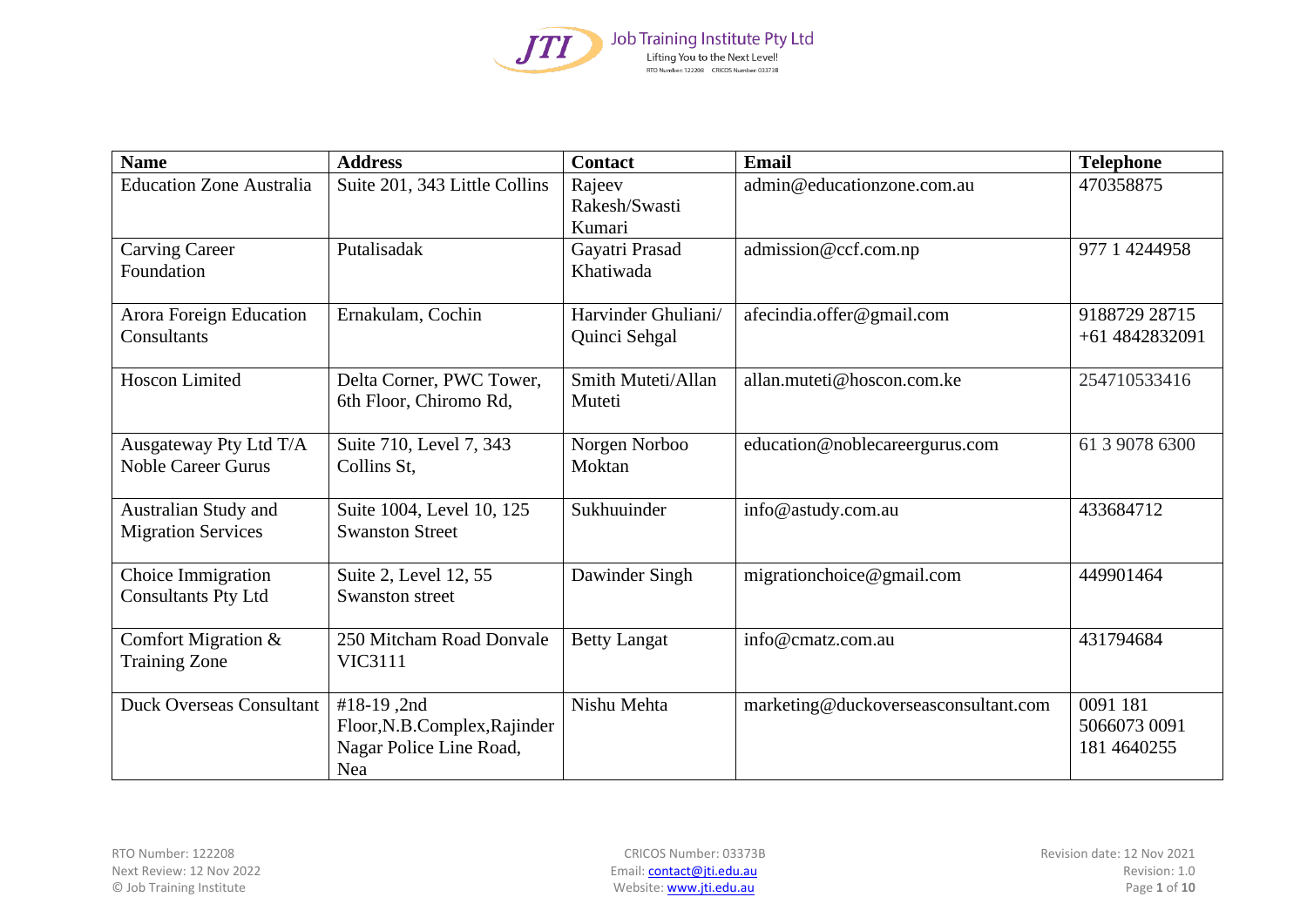

| <b>Durbar Education</b><br><b>Consultancy Pvt. Ltd</b>                                           | Putalisadak, Way to<br>Dillibazar                                | Laxmi Dhungel                      | durbareducation@gmail.com                                                         | 9779861798775                |
|--------------------------------------------------------------------------------------------------|------------------------------------------------------------------|------------------------------------|-----------------------------------------------------------------------------------|------------------------------|
| <b>Enhance Business</b><br><b>Management Control</b>                                             | 2/F One Mango Avenue<br>Mall General Maxilom<br>Avenue Cubu City | M.A Eden Rabor-<br>Dumont          | admissions03@enhancevisa.com                                                      | 630323000000                 |
| The Trustee For Lyallpur<br>Family Trust/a Gratus<br><b>Education Immigration</b><br>Consultants | 125 Century Building,<br><b>Swanston Street</b>                  | Ekta Sairi                         | ekta@gratusconsultants.com.au                                                     | 0435 417 907                 |
| Glob Edification Pty Ltd                                                                         | Suite 4, level 5, 2 Queens<br>Street,                            | <b>Glob Edification Pty</b><br>Ltd | melbourne@globedu.net                                                             | 03 96209015/<br>0422 071 662 |
| Gogna Migration and<br><b>Education Consultants</b>                                              | 4/74 Princes Highway,<br>Dandenong                               | Suraj K Verma                      | surajgmec@gmail.com                                                               | 387744684                    |
| Ausin Associates Pty Ltd                                                                         | Suite 4, Level 9, 365, Lt.<br><b>Collins Street</b>              | Arsh                               | gurbinder.ausin@gmail.com                                                         | 478179616                    |
| Mentor Institute                                                                                 |                                                                  | Hemanta Bhattarai/<br>Kopia Kandel | hemanta.mentor@gmail.com                                                          | 977 985 104 4618             |
| <b>IAE Edu Net Melbourne</b>                                                                     | Level 5 250 Collins Street                                       | Yu Yamazaki                        | iae-japan@iaeedunet.com                                                           | 3 8626 9300                  |
| <b>Avenue Education</b><br>Consultancy                                                           | Pulchowk Narayanghad<br>Chitwan                                  | Robben Pandey                      | info.avenueconsultancy@gmail.com                                                  | 977 56 570 244               |
| <b>Aussie Services</b>                                                                           | Floor 9, View Park Towers                                        | Carol Waweru                       | <b>Aussie Services</b><br><aussieservices1@gmail.com></aussieservices1@gmail.com> | 254722000000                 |
| Bajwa Info Overseas<br><b>Consultancy Pvt Ltd</b>                                                | 92 Defence Colony Mkt.<br>Jalandhar Punjab                       | Sumit Sharma                       | info@bajwaoverseas.com                                                            | 91 181 462 6000              |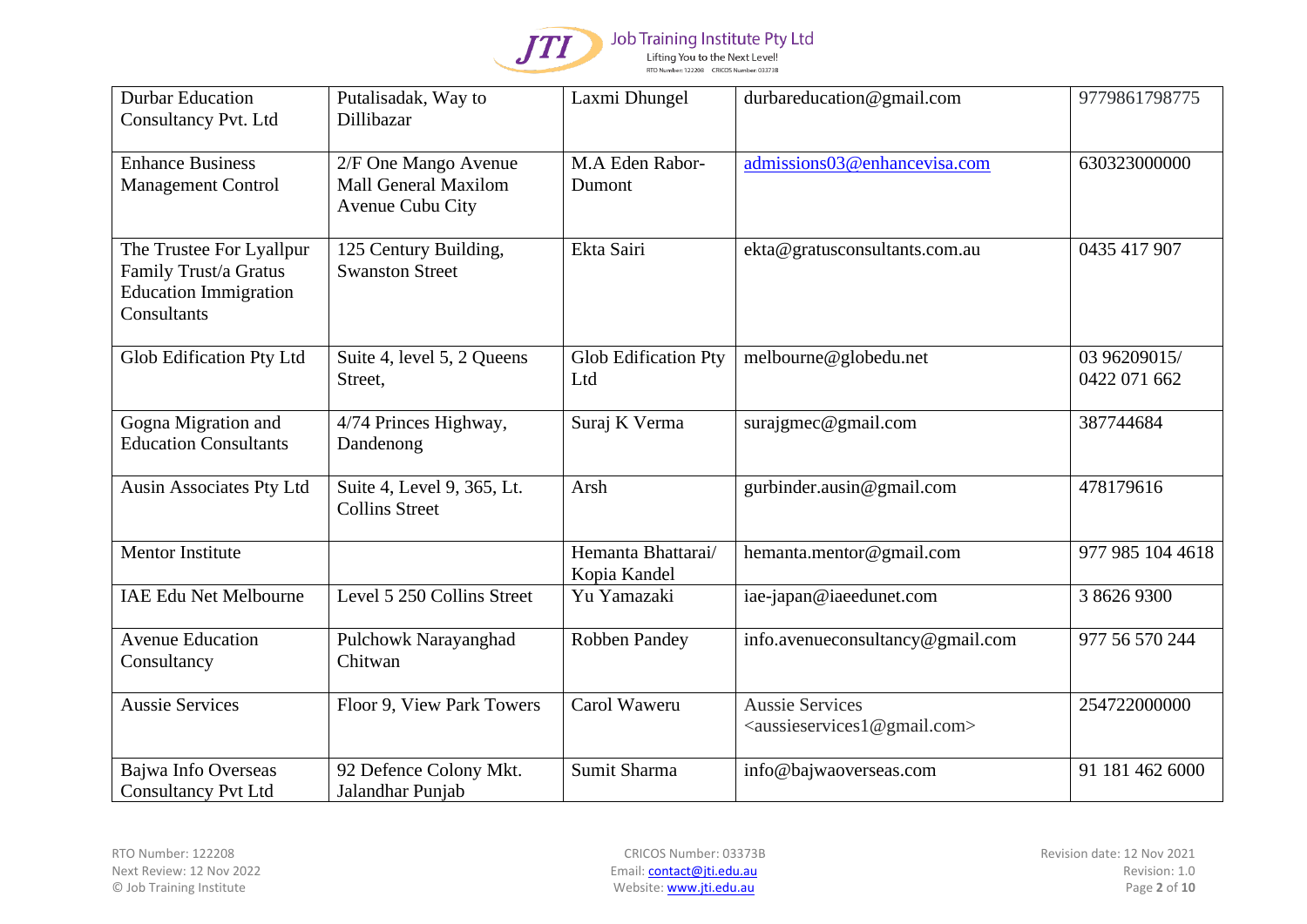

Job Training Institute Pty Ltd Lifting You to the Next Level!

RTO Number: 122208 CRICOS Number: 03373B

| Education Asia (P) LTD                                          | Putalisadak 31                                  | Rambhu Sah / Mohit<br>Pandey | info@educationasia.com     | 977 4267889,<br>4010790,                      |
|-----------------------------------------------------------------|-------------------------------------------------|------------------------------|----------------------------|-----------------------------------------------|
| Euro Asia Education<br>Consultancy                              | Putalisadak Way to<br>Dillibazar                | Surya Bahadur<br>Dangi       | info@euroasia.com.np       | 977 1 4418 374                                |
| My Visa Options                                                 | Level 7, 530 Little Collins St                  | Joseph Patano                | info@myvisaoptions.com     | 403840146 /<br>$+63403840161.$                |
| <b>SEA LINK Education</b><br><b>Center Pvt Ltd</b>              | Putalisadak.                                    | <b>Umesh Kushwar</b>         | info@sealink.edu.np        | 977 1 4010506                                 |
| <b>Shaping Minds Group-</b><br><b>Education for all Pvt Ltd</b> | Putalisadak-31                                  | Sajil Kumar Pokhrel          | info@shapingmindsgroup.com | 977 01 4233478                                |
| VisaAid Immigration and<br><b>Education Services</b>            | 8.08 343 Little Collins<br><b>Street</b>        | Prabhjit Kaur                | info@visaaid.com.au        | 450924977                                     |
| <b>Informatics Consultancy</b>                                  | Ramshahpath-31 Putalisadak                      | Ritu Maharjan                | informaticsc@gmail.com     | 977 9869174 002                               |
| <b>KEMS</b> Global                                              | 611, Flinders Street Level<br>10, Tower 4,      | Mamika Kalra                 | kalramamika@kemsglobal.com | 61 (0) 47 849<br>$6000 + 61(0)47$<br>470 0647 |
| Nepcoms Services                                                | Everest Bank Building 3rd<br>Floor, Bagbazar-31 | Anil                         | anil@nepcoms.com           | 450015706                                     |
| <b>Student First Education</b><br><b>Consultants Ltd</b>        | P.O.Box: 17510 00100                            | Kyan Kisigwa                 | kyan.kisigwa@sfec.co.ke    | 254 718881859<br>$+260976380915$              |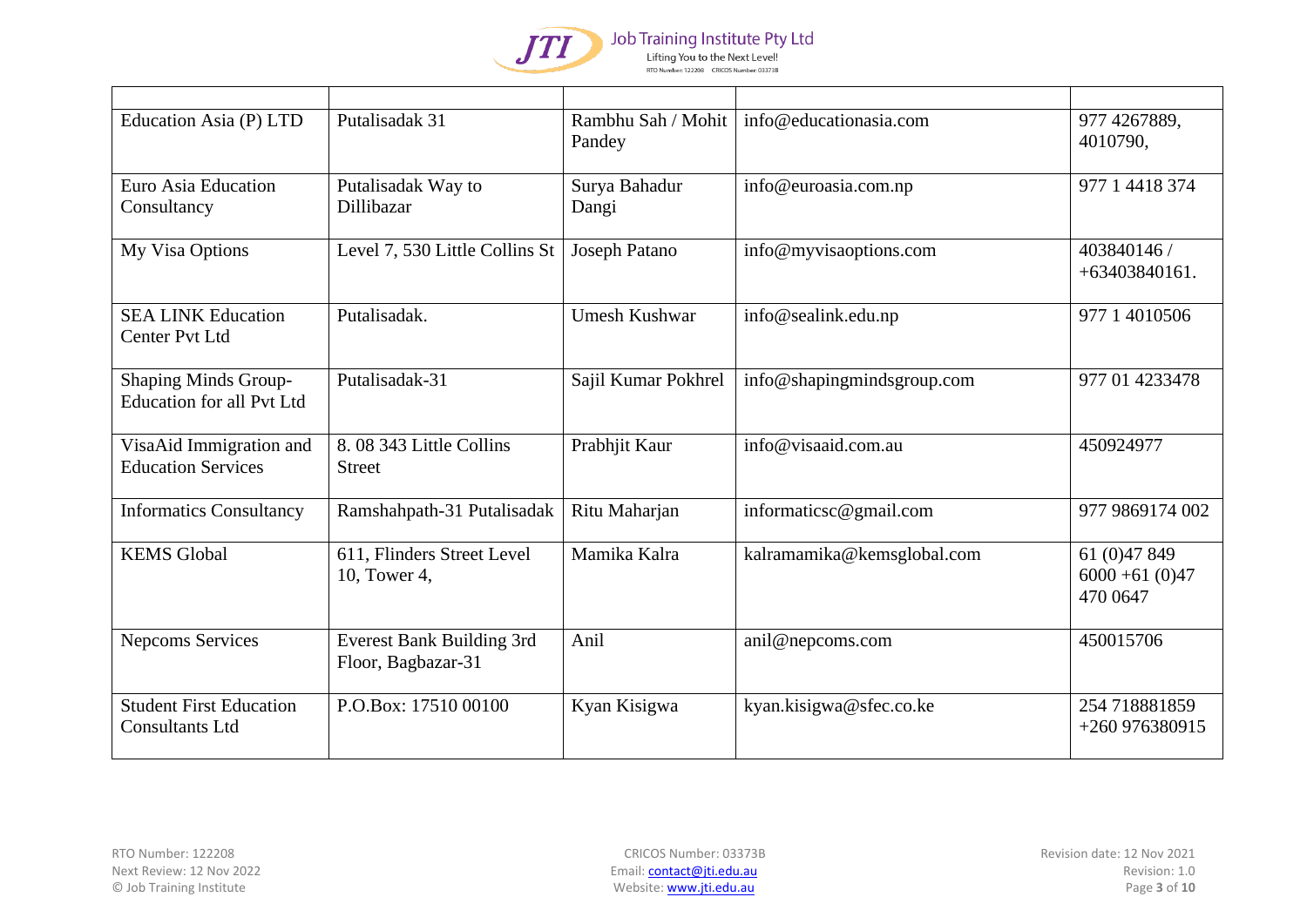

| Life Track International<br><b>Education Consultancy</b><br>Pty Ltd      | Koteshwor-35                                                                 | Man Bahadur Rai       | lifetrackcounselor@gmail.com                                             | 977-1-4600762   |
|--------------------------------------------------------------------------|------------------------------------------------------------------------------|-----------------------|--------------------------------------------------------------------------|-----------------|
| Marwaha Overseas Pty<br>Ltd                                              | 14 Lancelot Court                                                            | <b>Dilpreet Singh</b> | marwaha.overseas@gmail.com                                               | 613 9078 3946   |
| Aussizz Migration and<br><b>Education Consultants Pty</b><br>Ltd         | Level 1, Block Court, 288-<br>290 Collins Street                             | Deeksha Magoo         | deeksha.maggo@aussizzgroup.com,<br>mangirish.bordawekar@aussizzgroup.com | 405328927       |
| Naresy International<br><b>Education Consultant-</b><br>(NIEC) Indonesia | JL Buluh Indah No. 128A,<br>Pemecutan Kaja, Denpasar<br>Utara, Kota Denpasar |                       | priscilla@niecindonesia.com                                              | 628113985757    |
| Net planet Consultants Pty<br>Ltd / Global Visa Hub                      | Suite 6, 134 Canterbury<br>Road                                              | Rajesh Miglani        | rajeshmiglani@globalvisahub.com                                          | -411675368      |
| <b>IEC</b> Consultant                                                    | SCO 16-17 Second Floor<br>Sector 90                                          | Jagdeep Singh         | info@iecindia.net                                                        | 91 172 461 1405 |
| TSS - The Student<br>Services /ERS Student<br>Services                   | <b>Ataturk Boulevard No:185</b><br>Flat:5                                    | Nur Ozdemir           | nur@tssedu.com                                                           | 90 312 666 5325 |
| E. Vibes Educational<br><b>Consultancy Pvt Ltd</b>                       | Siddhi Binayak Bhawan 3rd<br><b>Floor Putalisadak</b>                        | Raj Kumar Dhakal      | raj@evibes.edu.np                                                        | 977 14243658    |
| KIEC Global (Kathmandu<br><b>Infosys Educational</b><br>Consultancy)     | 1259 Dillibazar Rd                                                           | Rajendra Rijal        | rajendra@kiec.edu.np                                                     | 009 77 444 3526 |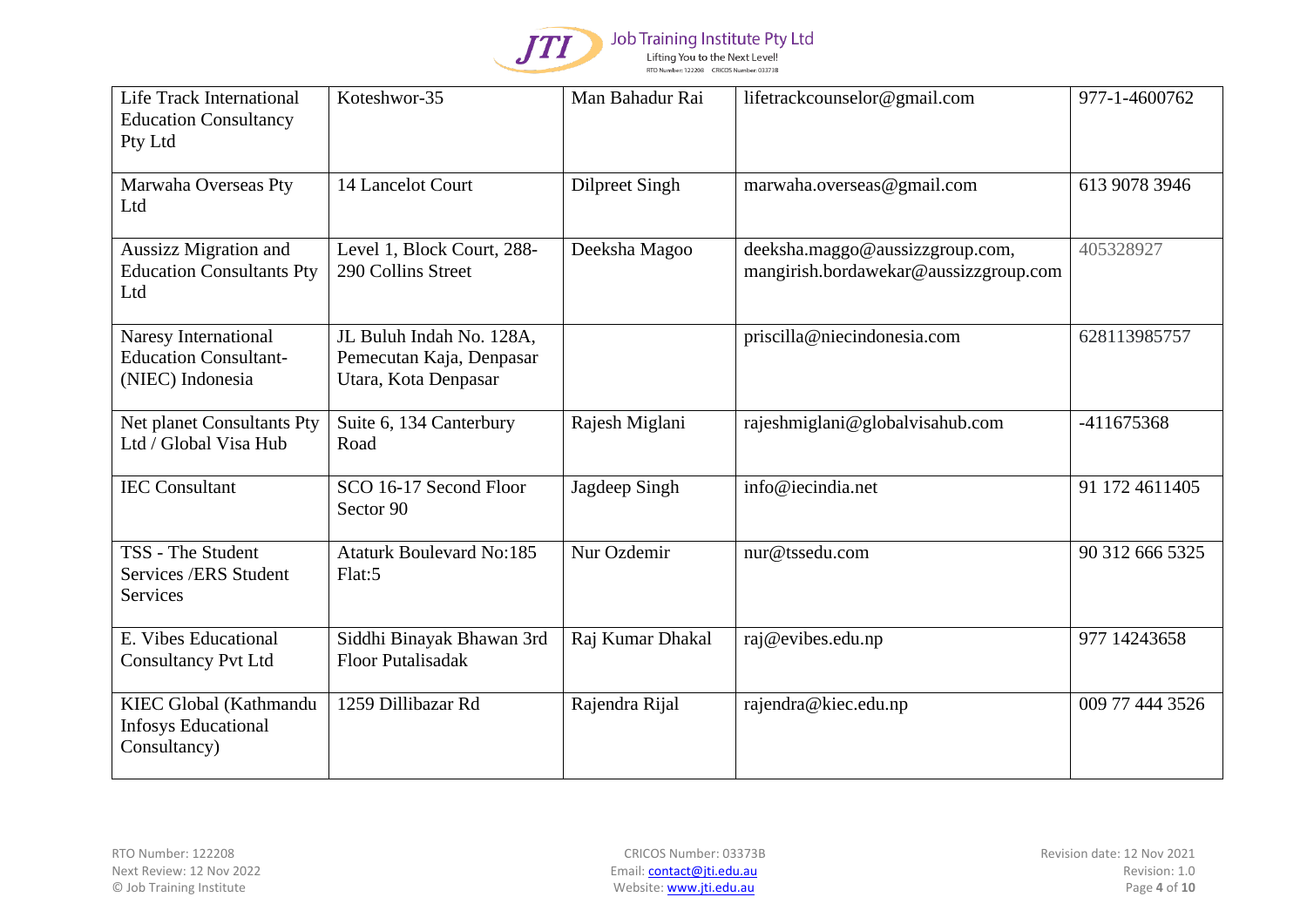

| Asto links Company Ltd                                                | P.O Box KS 6215, Kumasi<br>233                                          | <b>Richard Assuming</b>          | richard@astolinks.net          | 233322029802                  |
|-----------------------------------------------------------------------|-------------------------------------------------------------------------|----------------------------------|--------------------------------|-------------------------------|
| <b>Beacon Premier</b><br><b>International Education</b>               | Siddhartha Chowk 04                                                     | Rudra Prasad Aryal               | rp.beacon@gmail.com            | 977 61 528812                 |
| <b>AE Global Brisbane</b>                                             | Suite 1 Level 11 97 Creek<br><b>Street</b>                              | Swotantra Shah                   | swot.shah@ausseducation.com    | 07 3161 6879                  |
| <b>WEIV Consultant Ltd</b>                                            | POBox 30148 Eldoret                                                     | <b>Esther Chemim</b><br>Cheroben | weivconsultant@gmail.com       | 0724 629986                   |
| <b>World Connect</b><br><b>Consultancy Services Inc</b>               | 2F RRL Bldg., Landco<br>Business Park, Legazpi City<br>Philippines 4500 | Catherine Altarejos              | cathy@worldconnectph.com       | 63542053650                   |
| <b>AAA</b> Migration                                                  | 57 Piccadilly Cresent<br>Keysborough                                    | Paul O'CONNOR                    | paul.aaamigration@gmail.com    | 406286883                     |
| <b>ABK</b> Consultancy T/as<br><b>Western Educational</b><br>Services | Sydney NSW 2000,<br>Australia                                           | Arjun KC                         | arjun.kc@abkconsultancy.com.au | 02 9 2 6 2<br>1434/0423304883 |
| <b>AECC Global (Australia</b><br><b>Education Victoria Pty</b><br>Ltd | 20 Queen Street                                                         |                                  | study@aeccglobal.com           | 396145900                     |
| <b>Aggarwal Consultants</b><br>Pty.ltd.                               | 31 Holyoake Parade,<br>Wyndham Vale Vic-3024                            | Shubham Aggarwal                 | infoaggarwal3@gmail.com        | 0433582001/03-<br>97311320    |
| <b>AMEC Consultancy</b>                                               | Suite 11, Level 5/530 Little<br>Collins St,                             | <b>Atul Rawal</b>                | amec@ameconsultancy.com.au     | 9620 3195                     |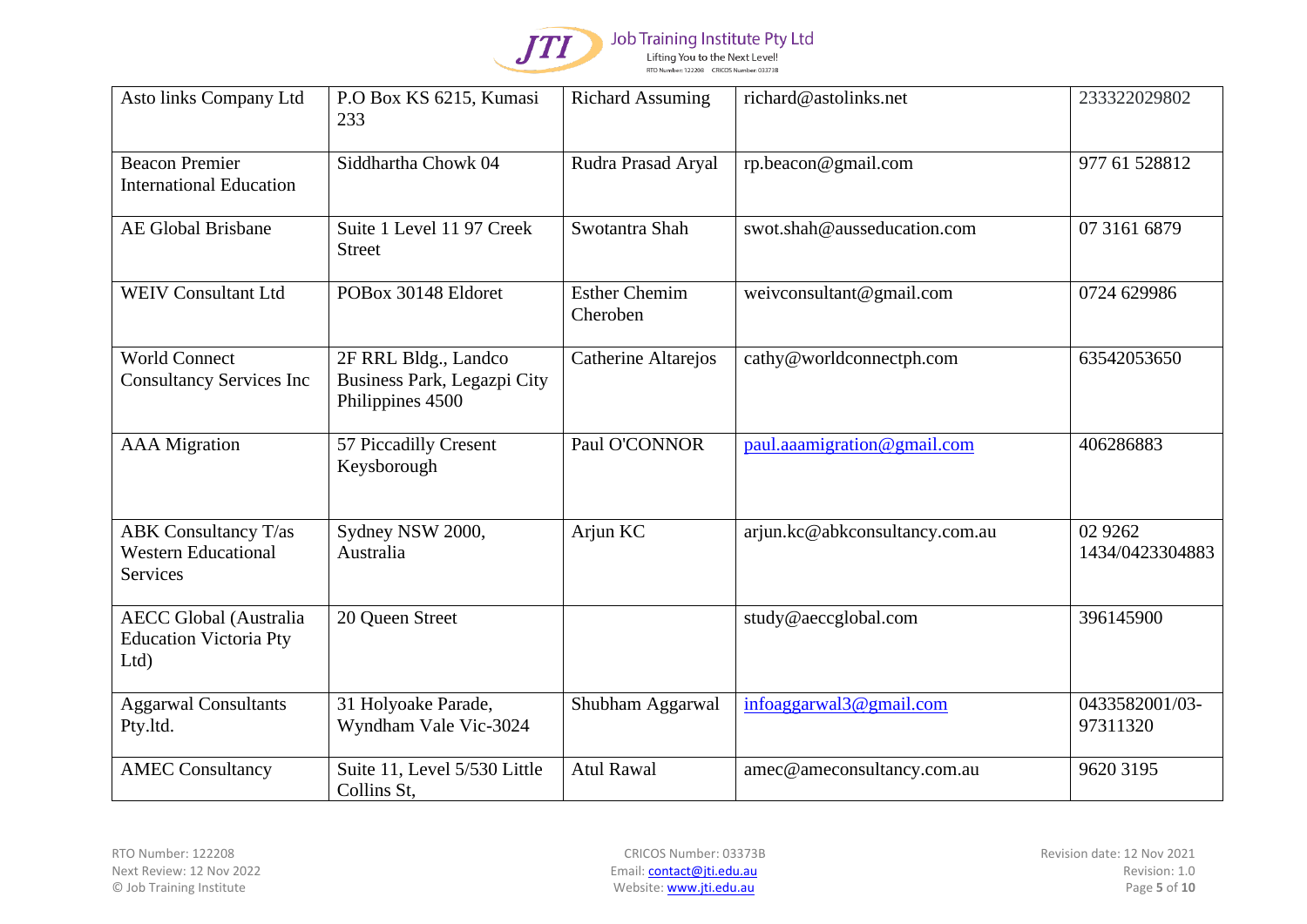

| <b>AUSSTUDY Group</b>                                                                               | 304/343 Lt. Collins Street                          | Parvinder Singh               | info@ausstudygroup.com.au           | 396709709    |
|-----------------------------------------------------------------------------------------------------|-----------------------------------------------------|-------------------------------|-------------------------------------|--------------|
| <b>CAREER EDUCATION</b><br><b>CONSULTANCY</b><br><b>AUSTRALIA (CECA)</b><br>PTY LTD, VIC, Australia | Level 7, Suite 703 227<br><b>Collins Street</b>     | <b>Rahul Singh</b>            | info@ceca.com.au                    | 03 9663 1318 |
| <b>Exclusive Migration</b><br><b>Services PTY LTD</b>                                               | 2/42 Lewis Street Spring<br>vale 3171 VIC Australia | Harsatbir Harry<br>Singh      | info@exclusivemigrationgroup.com.au | 0404 924 658 |
| <b>FIRSTEC</b> International<br>(Wonderwoman Group)                                                 | 301 Queens Road                                     | Sid Luthra                    | sid@firstecinternational.com.au     | 398637828    |
| <b>Game Marketing Genie</b>                                                                         | 8 / 350 Collins St,<br>Melbourne, VIC, 300          | Hamza                         | hamza@gamemarketinggenie.com        | 478905142    |
| <b>INDIANA</b><br><b>CONSULTANTS</b>                                                                | Suite 2-3, Level 7, 289<br>Flinders Lane, VIC, 3000 | Kusum                         | indiana.melbourne@gmail.com         |              |
| <b>IAEC</b> Education                                                                               | LEVEL 9, 267 COLLINS<br>STREET VIC 3000             | Mainka Soni<br>/JITESH CHHEDA | marketing@iaec.com.au               | 3 9670 1140  |
| Help For Better Life-<br><b>JANET RANADA</b>                                                        | 30 Kulin Drive, Tarneit, Vic<br>3029                | Janet Ranada                  | janetranada@gmail.com               | 430137122    |
| <b>Latinoz Education</b>                                                                            | 24/570 Bourke Street,<br>Melboure, 3000             | Yair Frid                     | yair@latinozeducation.com.au        | 422592941    |
| Mentor Migration &<br><b>Education Services</b>                                                     | Suite 13H, Lvl 3, 325 Pitt<br><b>Street</b>         | Khema JOSHI                   | info@mentormigration.com.au         |              |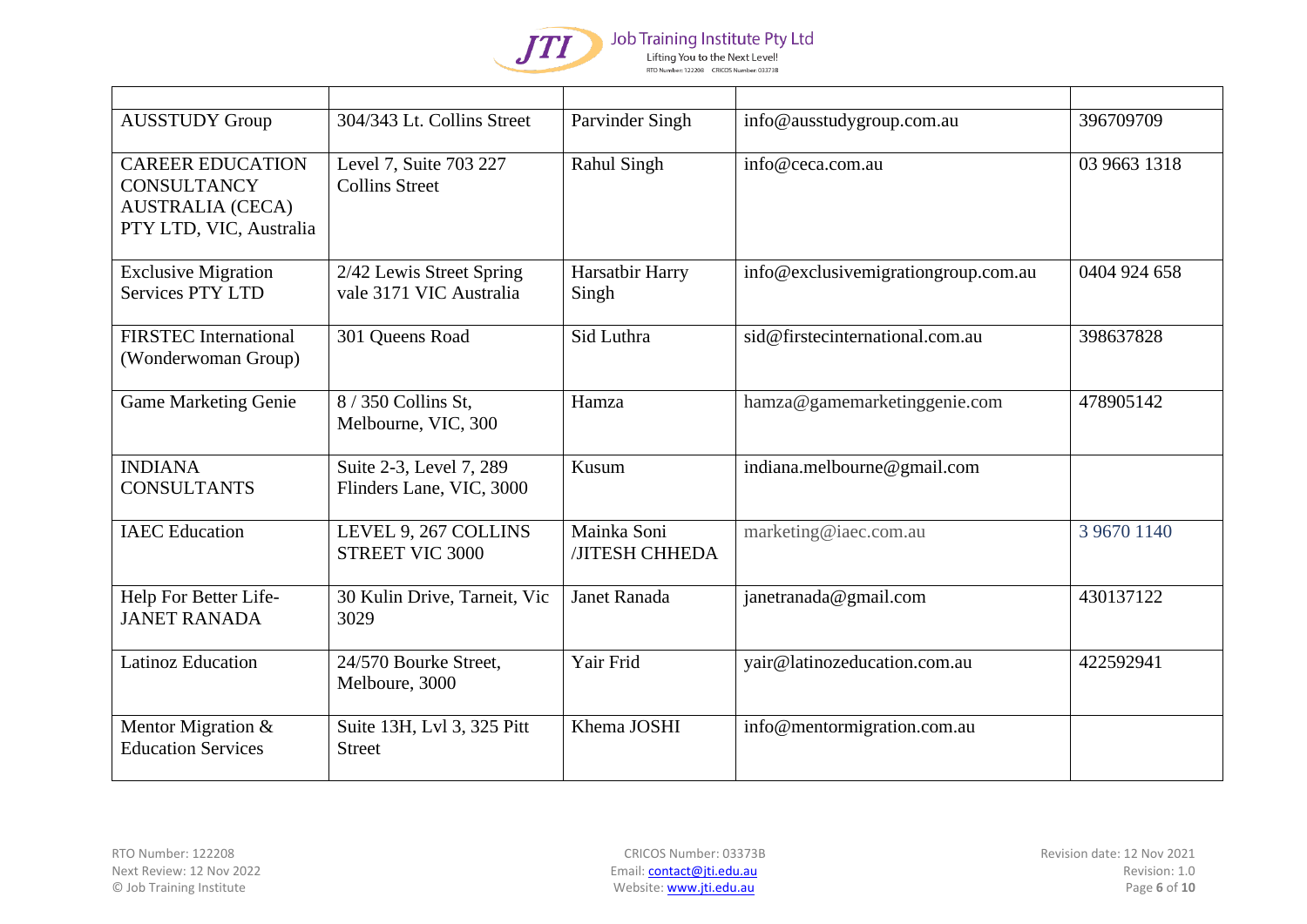

| <b>Migration Plaza</b>                                       | 10 Citronelle Circuit,<br><b>Brookfield</b>                                | Garima Pasoria              | garima.pasoria@gmail.com         | 0426 721 683   |
|--------------------------------------------------------------|----------------------------------------------------------------------------|-----------------------------|----------------------------------|----------------|
| Montgomery International<br>Consultants                      | Level 24 303 Collins Street                                                | Ocean CAO                   | ocean.cao@montic.com.au          | 03 9602 3611   |
| <b>RPS Migration Services</b><br>Pty Ltd                     | Suite 1, Level 7 470 Collins<br><b>Street</b>                              | Shazzy Laguda               | helpdesk@rpsmigration.cm.au      | 427119682      |
| <b>Smaart Skills</b>                                         | 23 Jennings Street, Laverton                                               | Nannapas<br><b>SAENGKAE</b> | smaartskills@gmail.com           |                |
| <b>STEPPING STONES</b><br><b>CAREER SOLUTIONS</b><br>PTY LTD | Level 13, 200 Queen Street                                                 | <b>Gaurav GAUR</b>          | info@sscs.com.au                 | 610058305      |
| The Dhawan Educational<br>Consultancy                        | Suite 803, 804 365 Little<br>Collins St                                    | Sarang Dhawan               | admissionsdec@gmail.com          | 399397038      |
| Visa Direct Migration and<br><b>Education Services</b>       | 530 Little Collins Street                                                  | Kiran Kandel                | kiran@visadirect.com.au          | 03 9973 4873   |
| <b>ATLAS Education</b><br>Consultancy and Visa<br>Assistance | Door 106 Ground Floor<br>Davao Proluxe Commercial<br>Building Mt. Mayon ST | Vern John                   | atlasecva@gmail.com              |                |
| <b>Bhawishya Consultancy</b><br>Pvt. Ltd.                    | Trinity House 1st Floor<br>Putalisadak 31 Kathmandu<br>Nepal               | Pramod                      | pramod@bhawishya.org             | 977 9841267750 |
| <b>Brecy Education Services</b>                              | Eldorei Kenya 30100                                                        |                             | brecyeducationservices@gmail.com |                |
| Care International<br><b>Educational Consultant P</b><br>Ltd | Putalisadak Chowk (Way to<br>Dillibazar)                                   | Prem                        | care.edulink@gmail.com           | 97714432105    |
| Career Build Nepal Pvt<br>Ltd                                | New Baneshwor, Chowk<br>Kathmandu, Nepal                                   | Hem                         | careerbuildedunp@gmail.com       |                |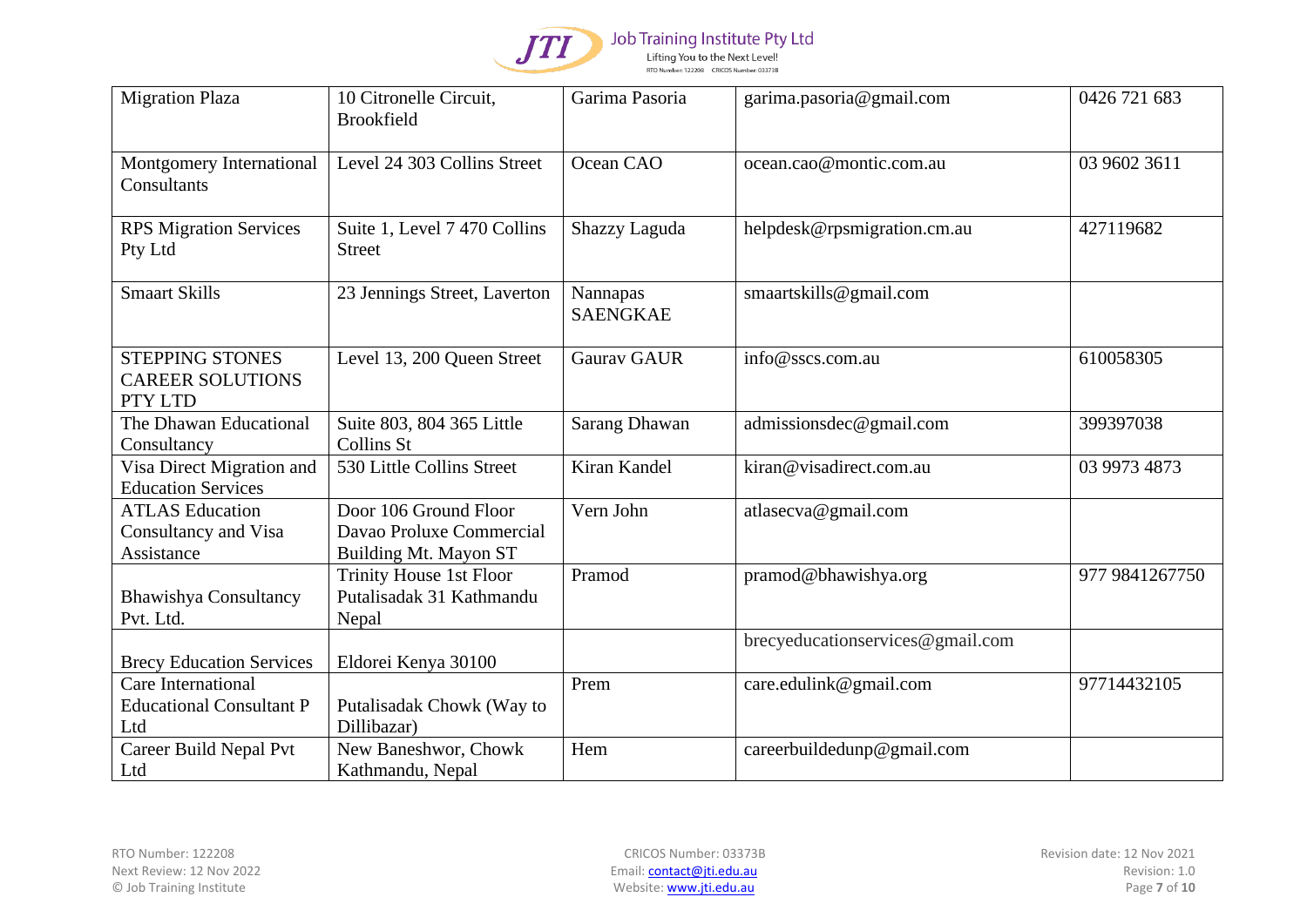

| Carl Duisburg                    |                               | Suman           | info@carlduisburg.edu.np       |                |
|----------------------------------|-------------------------------|-----------------|--------------------------------|----------------|
| <b>International Educational</b> |                               |                 |                                |                |
| Services/ Carl Duisberg          |                               |                 |                                |                |
| Centren Intertraining @          | Putalisadak Chowk (Way to     |                 |                                |                |
| Consult GmbH.                    | Dillibazar)                   |                 |                                |                |
|                                  | #99 A RAHMANN                 |                 |                                |                |
| <b>Enlight Migration</b>         | STREET BARANGAY               |                 |                                |                |
| Consultancy                      | <b>ZAPATERA</b>               | Catherine       | kay@enlightmc.com              | 322145600      |
| <b>Expert Multipurpose Pvt</b>   |                               |                 |                                |                |
| Ltd                              | Dillibazar Road Putalisadak   | Shiva Prasad    | expertmultipurpose@gmail.com   | 97714417471    |
| <b>Garden International</b>      |                               |                 |                                |                |
| Education                        | Putalisadak-31                | Nabaraj         | info@fardenintl.com.np         | 977-01-4264723 |
| Golden Bridge                    |                               |                 |                                |                |
| Consultancy Pvt. Ltd.            | Putalisadak-30                | Manish          | goldenbridge.counsel@gmail.com | 977014012581   |
| HUB Int'l Education Pvt.         | P.O.Box 25832, Bagbazar,      |                 |                                |                |
| Ltd.                             | Bank Marg,                    | Udhav           | udhav@hubintl.edu.np           | 977014242096   |
| <b>IDB</b> Nepal Educational     |                               |                 |                                |                |
| Consultancy Pvt. Ltd.            | 31 Kathmandu, Kathmandu       | Ishwor          | ishwor@idbnepaledu.com         | 97714229484    |
| Nirvana Counselling              |                               |                 |                                |                |
| Center                           | Level-1 Adwaitmarg            | Shiva Prasad    | info@nirvanacc.edu.np          |                |
| CV Royal Perdana                 |                               |                 |                                |                |
| Edukasi/ Royal Education         |                               |                 |                                |                |
| <b>Overseas Study Specialist</b> | Jaln Prof HM Yamin 1 No 9     | <b>HASTADI</b>  | hastadi.m@gmail.com            | 628116158787   |
| Skyfall International            | Putli Sadak- 32 Way           | Tara Teyan Nath | teyan.skyfall@gmail.com        | 97714410965    |
| <b>Educational Consultancy</b>   | Dilibazar                     |                 |                                |                |
| Pvt Ltd.                         |                               |                 |                                |                |
| The Next Education               | Dillibazar-1245, Kathmandu    | Salikram        | info@thenext.edu.np            |                |
| Consultancy Pvt. Ltd.            | Nepal                         |                 |                                |                |
| Visa Counsel Pvt Ltd.            | Putalisadak                   | Samrat          | visacounsel.np@gmail.com       |                |
| Wide Range International         | 5th floor Above Mega Bank     | Bikalp Raj      | saurabhdew@gmail.com           | 977 1 4480322  |
| Pvt. Ltd.                        | <b>Westgate New Baneshwor</b> |                 |                                |                |
| Capstone Education &             | Level 1,113/343 Little        | Kaiser Chettri  | kaiserchettri@gmail.com        | 450227000      |
| <b>Migration Conultants</b>      | Collins Street VIC 3000       |                 |                                |                |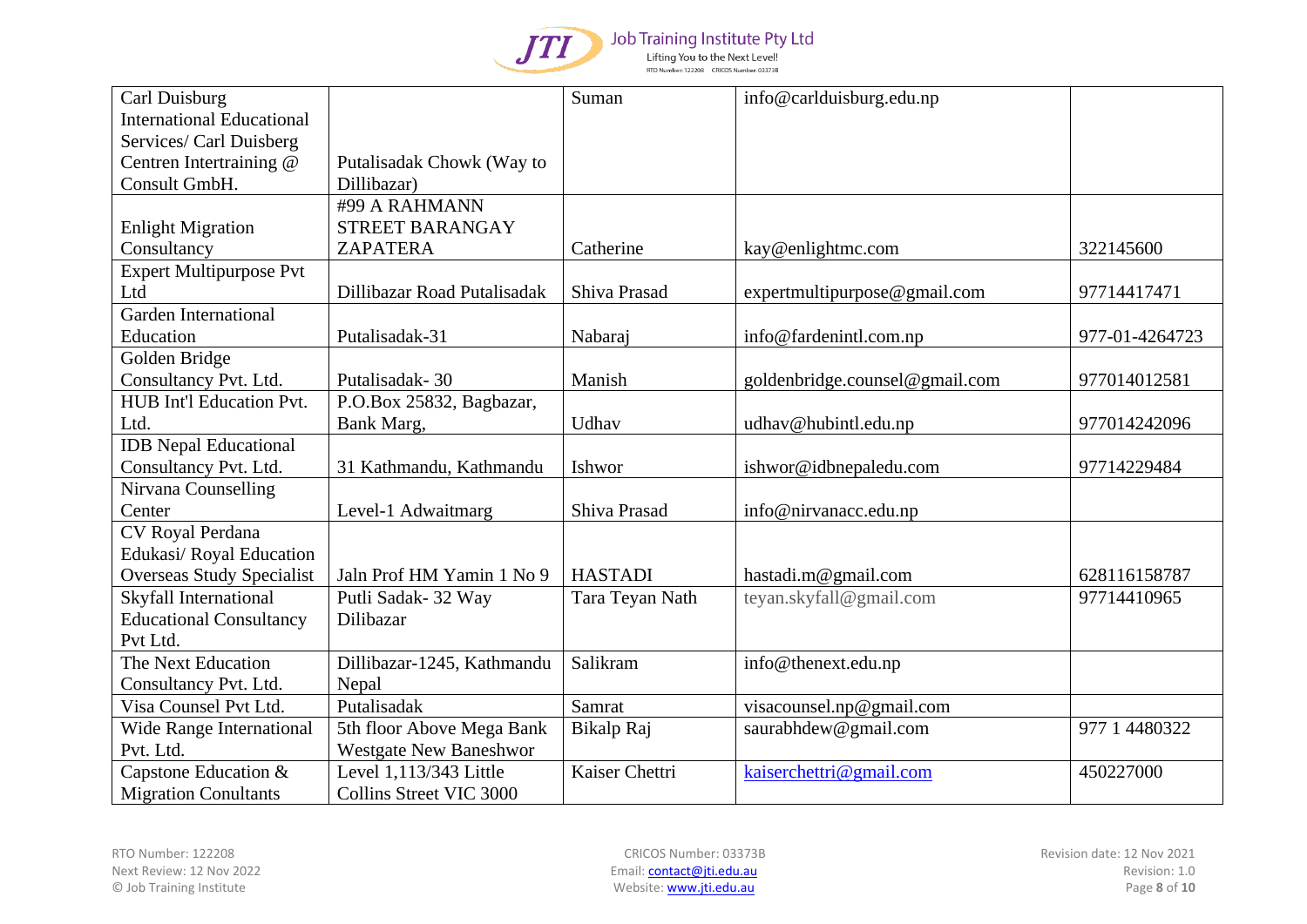

| Study Way Education &        | Suite 4, Level 10/258 Little  | Idris Muslu         | muslu@yourstudyway.com           | 450241026     |
|------------------------------|-------------------------------|---------------------|----------------------------------|---------------|
| <b>Business Consultancy</b>  | <b>Bourk Street</b>           |                     |                                  |               |
| Orange Global                | 1409/530 Little Collins       | Vansh Bansal        | vansh@orangglobal.com.au         | 466033399     |
|                              | Street VIC 3000               |                     |                                  |               |
| WILL WORLD                   | Suite 803, 530 Little Collins | Willliam Moreno     | marketing@willworldeducation.com | 0411 889 353  |
| <b>AUSTRALIA PTY LTD</b>     | Street VIC 3000               | Acero               |                                  |               |
| <b>Harmain Education</b>     |                               | <b>Rizwan Ahmed</b> | admin@harmain.org                |               |
| Netwrok                      |                               |                     |                                  |               |
| <b>Ausmasterz Cosultancy</b> | 8 Maribyrnong Court,          | Ankush Tiwari       | ausmasterzmelbourne@gmail.com    | 0424 362 934  |
| Services                     | Werribee, VIC 3030            |                     |                                  |               |
| <b>Uniglobal Education</b>   | St Kilda Rd Towers, Level     | Valerie (SU MEI     | valerie@uniglobal.com.au         | 0402 368 888  |
| Services                     | 1, 1 Queens Rd, 3004, VIC     | HO)                 |                                  |               |
| <b>Career Hub Solution</b>   |                               |                     |                                  |               |
| Plus One Advisory            | Suite 7, Level 4, 377 Sussex  | Danniel Lee         | accounts@plus1advisory.com       | 02 9261 2658  |
|                              | St, Sydney, 7000              |                     |                                  |               |
| <b>SRGN</b> Australian       | 42b Hub Arcadem 15            | Surendra Man        | srgn@ilcaus.com                  | 430010234     |
| Education                    | Langhorne St,, Dandenong,     | Shrestha            |                                  |               |
|                              | VIC, 3175                     |                     |                                  |               |
| <b>Mento Education</b>       |                               |                     |                                  |               |
| Australia                    |                               |                     |                                  |               |
| <b>Kandel Consultant PTY</b> | Level 10, 230 Collins St      | Khagaraj Kandel     | raj@kandelconsultant.com         | 03 9642 8554/ |
| <b>LTD</b>                   |                               |                     |                                  | 0425 779 082  |
| <b>AU Study</b>              | 10 Torrington Dr, Marsfield,  | Wang Hao            | apply@austudy.net                | 0412 405 938  |
|                              | NSW, Australia                |                     |                                  |               |
| AustAsia                     | Level 6 B, 230 Collinst St,   | Nica Wang           | info@austasia-edu.com            | 0434 195 900  |
|                              | Melbounre, VIC, 3000          |                     |                                  |               |
| Penguin Education Pty        | Suite 703, Level 7, 167       | Ava I - Chun Liu    | info@penguineducation.com        | 0431 376 772  |
| Ltd                          | Queens St, Melbourne, VIC,    |                     |                                  |               |
|                              | 3000                          |                     |                                  |               |
| <b>Yogi Education Group</b>  | Suite 0801 Level 8, 276       | Bapu Gohil          | bapu@yeg.com.au                  | 433976697     |
|                              | Flinders St, Melbourne,       |                     |                                  |               |
|                              | VIC, 3000                     |                     |                                  |               |